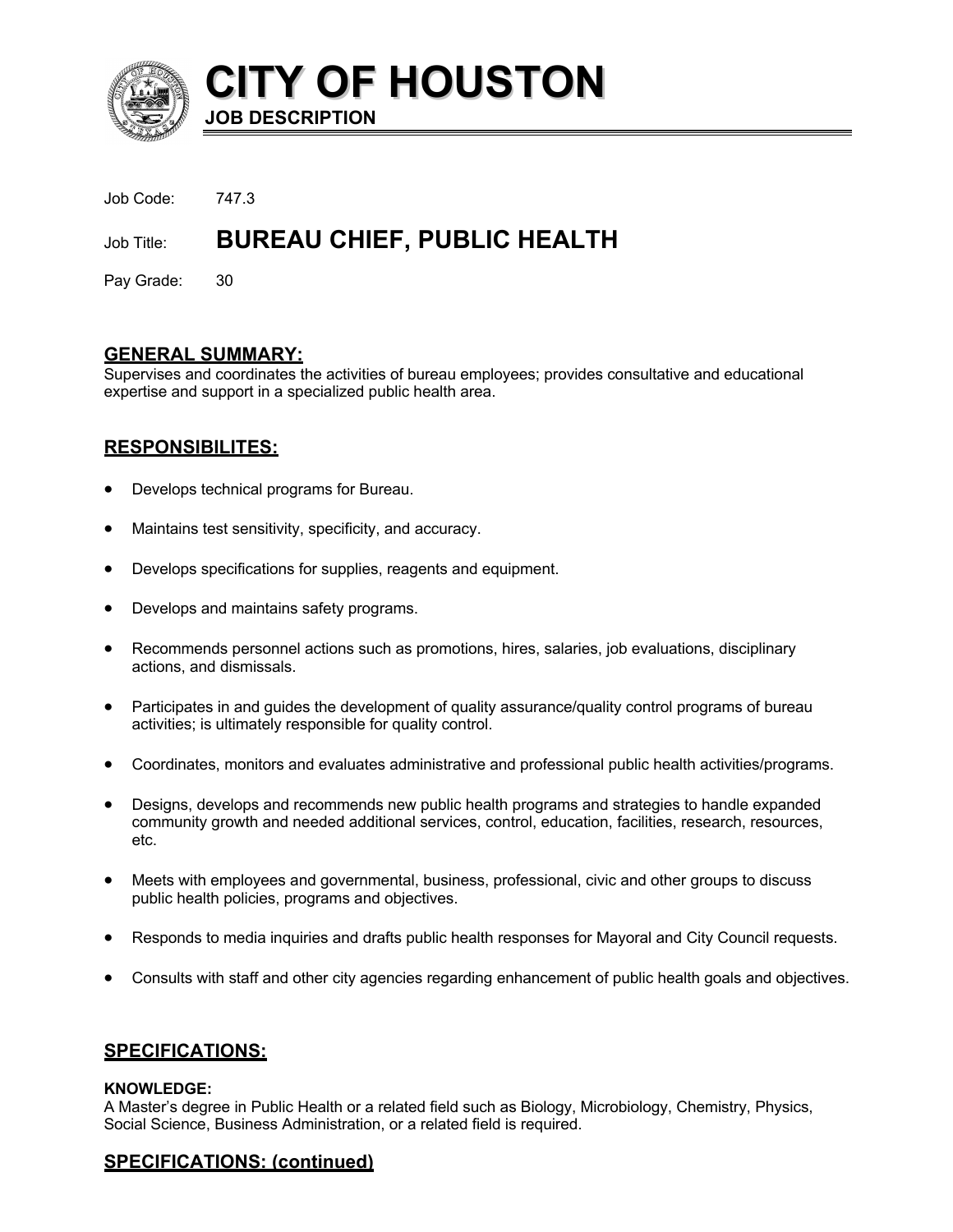#### **EXPERIENCE:**

Six years of experience in a major health agency or a similar facility or professional experience closely related to the division are required with at least three of those years in a supervisory capacity.

A Bachelor's degree may substitute for the education requirement with eight years of progressive professional experience closely related to the activities of the division, with at least four of those years in a supervisory capacity. Directly related professional experience may be substituted for the education requirement on a year-for-year basis.

#### **COMPLEXITY:**

Work is substantially complex and varied, and requires the interpretation of technical and detailed guidelines, policies and procedures in combination. Analytic ability is needed to gather and interpret data where answers can be found only after careful analysis of several facts.

#### **IMPACT OF ACTIONS:**

Errors in work lead to significant costs and problems, and may have minor impact on the short- term performance of the City. Work is typically performed under moderate to limited supervision. The incumbent at times works from broad goals and policies. In addition, the incumbent may have some participation into setting work objectives.

#### **SUPERVISION EXERCISED:**

#### **Direct Supervision:**

Involves scheduling, supervision and evaluation of work as a Manager or the equivalent over the Assistant Managers or first-line supervisors. This position has significant levels of input as it pertains to personnel actions, such as hiring, terminations, and pay changes.

#### **Indirect Supervision:**

Involves supervision and evaluation of work as a Manager or the equivalent.

#### **CONTACTS:**

#### **Internal Contacts:**

Level of internal contact is primarily with Managers and Assistant Directors. Interaction requires substantial sensitivity and cooperation; e.g., basic project interaction.

#### **External Contacts:**

Level of external contact is primarily with citizens, visitors and/or mid-level representatives of government agencies, guests, vendors and professional contacts with allied organizations. Interaction involves some explanation and persuasion leading to resolution of moderately complex issues; e.g., project coordination and higher-level problem resolution.

#### **PHYSICAL EFFORT:**

The position is physically comfortable, the individual has discretion about walking, standing, etc.

#### **WORK ENVIRONMENT:**

There are occasional minor discomforts from exposure to less-than-optimal temperature and air conditions. The position may involve dealing with modestly unpleasant situations, as with occasional exposure to office chemicals and/or extensive use of a video display terminal.

#### **PHYSICAL SKILL:**

Requires the ability to make simple gross motor responses within large tolerances.

#### **MISCELLANEOUS:**

All duties and responsibilities may not be listed in the above job description.

## **JOB FAMILY:**

Public Health Bureau Chief